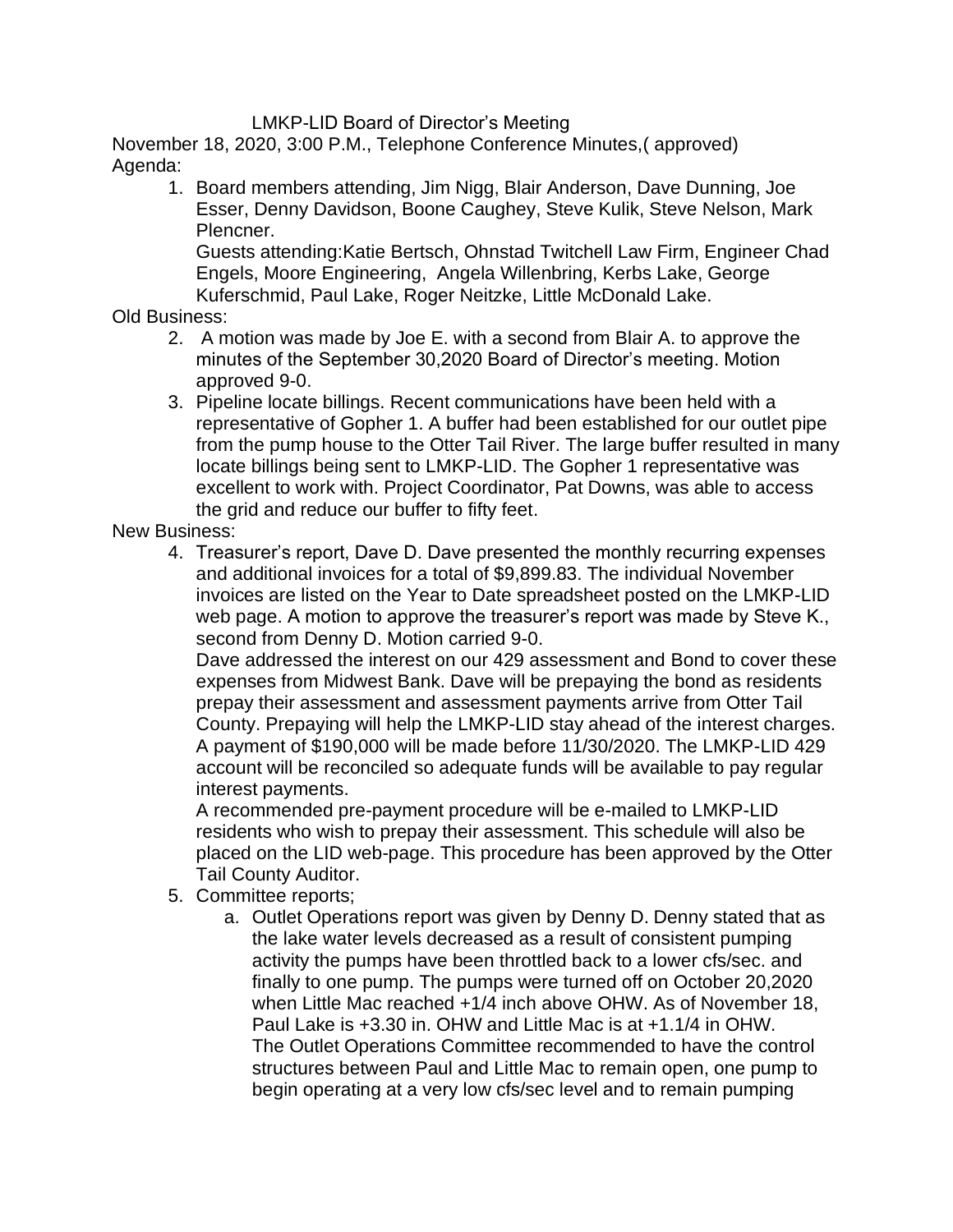during the winter months. Lake levels will be consistently checked to be sure the LMKP-LID does not go below OHW. Lake levels will be measured from the wet well in the pump house. Culvert inlets and outlets between Paul and Little Mac will be checked and calibrated with DNR placed stakes and the wet well so accurate lake levels can be made. The pumps will operate when possible and turned off when needed. Mike K. of Northwest Services will alternate the pumps for servicing and pumping operations. Denny D. made a motion to follow the recommended procedures into the winter months. Joe E. provided the second. Motion passed 9-0.

b. Kerbs Lake Outlet/Navigational Channel. Angela Willenbring reported that the title to the 67 foot channel had been removed from the Meyer family probate as the opposition law suit had been dropped. This strip of land is needed for an outlet as Paul and Little Mac have outlets. A Purchase Agreement for the LMKP-LID to purchase this 67 feet from the Meyer family for their legal costs and channel spoils. A Legal Opinion was received by the LMKP-LID Board from attorney John Shockley. The Conclusion of the legal review stated: After a review of the questions posed by the LID, there should not be any outstanding title issues for the navigational channel property, the LID is not limited to spending \$5,000.00 to prepare the navigational channel to be shovel-ready, and the LID should be protected by the recreational immunity afforded under Minnesota law but should contact its insurance advisor for policy recommendations. A motion was made by Steve N. with a second from Boone C.to close on the Purchase Agreement with the Meyer family for the 67 feet of channel property at a cost of \$12,875.92. Motion carried 9-0.

The 250 foot parcel east of the 67 foot channel strip that the LID had a Purchase Agreement for with Mark and Carol Raby was to be finalized if funding was received from the Minnesota Legislature. As the requested funding was not part of the Minnesota Bonding Bill the Purchase Agreement needed to take another direction. A group of Kerbs Lake residents are in the process of forming a LLC to purchase this 250 feet of lakeshore from the Raby's. This 250 feet will be used to place channel construction and maintenance spoils. A motion was made by Blair A. with a second from Joe E. to assign the Purchase Agreement from the LMKP-LID to the Kerbs Lake resident's LLC. The LLC will be the owners of the 250 feet. Motion was passed with a 9-0 vote.

6. Project Engineer's Report, Chad Engels. Chad reported that with the land parcels in place, 67 feet channel and 250 foot strip of land to the east, he is ready to present to the Department of Natural Resources a Public Waters Permit Application for a navigational channel between Kerbs and Little McDonald. This application could be ready by January 1, and could take the DNR, 60 to 120 days to complete. A motion was made by Blair A. and Boone C. provided the second to approve Moore Engineering to complete